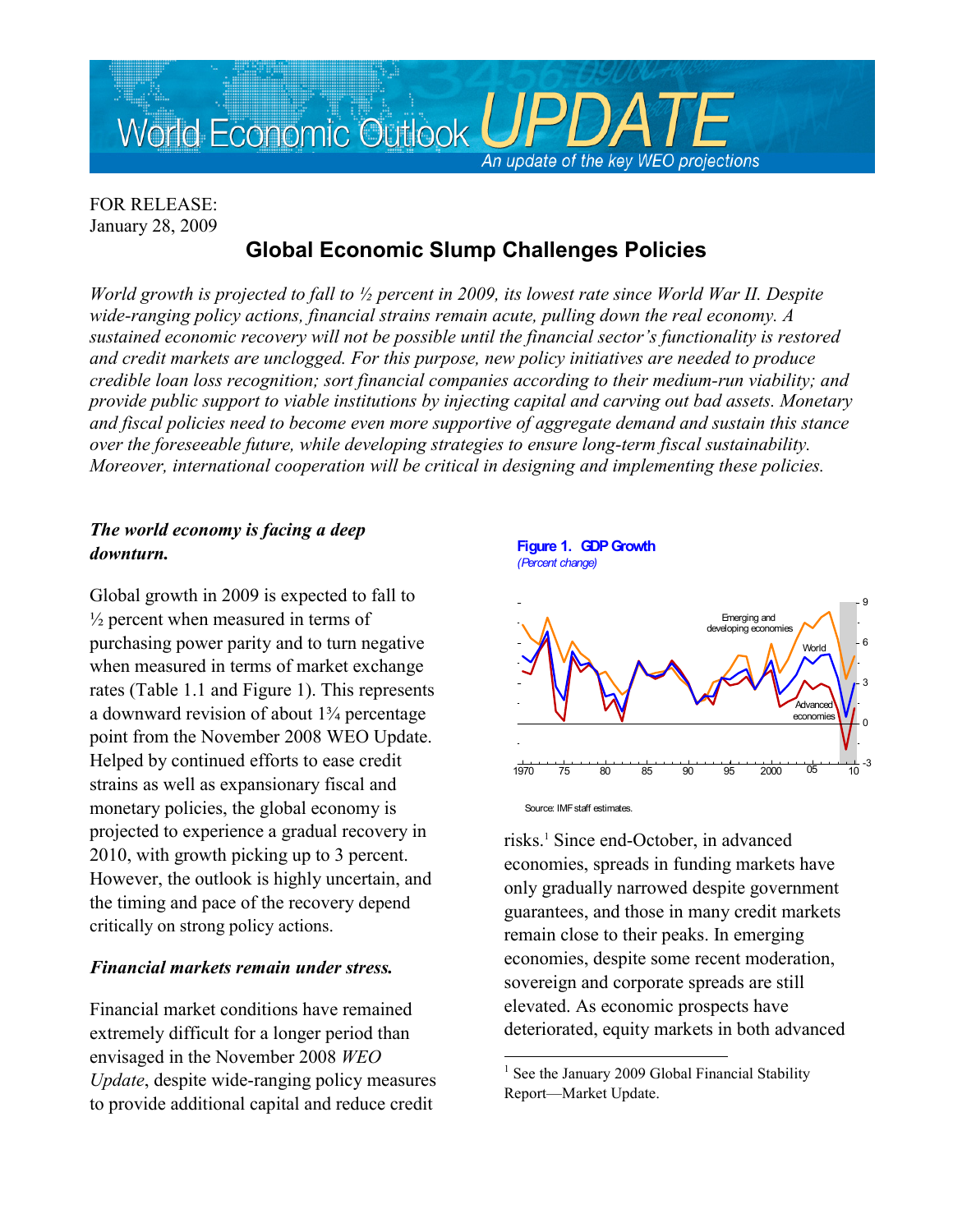and emerging economies have made little or no gains. Currency markets have been volatile.

Financial markets are expected to remain strained during 2009. In the advanced economies, market conditions will likely continue to be difficult until forceful policy actions are implemented to restructure the financial sector, resolve the uncertainty about losses, and break the adverse feedback loop with the slowing real economy. In emerging economies, financing conditions will likely remain acute for some time—especially for corporate sectors that have very high rollover requirements.

#### *A pernicious feedback loop between the real and financial sectors is taking its toll.*

Global output and trade plummeted in the final months of 2008 (Figure 2). The continuation of the financial crisis, as policies failed to dispel uncertainty, has caused asset values to fall sharply across advanced and emerging economies, decreasing household wealth and thereby putting downward pressure on consumer demand. In addition, the associated high level of uncertainty has prompted households and businesses to postpone expenditures, reducing demand for consumer and capital goods. At the same time, widespread disruptions in credit are constraining household spending and curtailing production and trade.

#### **Figure 2. Growth in Global Industrial Production and Merchandise Trade**

*(Annualized three-month percent change)*



Sources: Haver Analytics; and IMF staff estimates.

## *Advanced economies are suffering their deepest recession since World War II.*

Against this uncertain backdrop, output in the advanced economies is now expected to contract by 2 percent in 2009. This would be the first annual contraction during the postwar period, with a cumulative output loss (relative to potential) comparable to the 1974–75 and 1980–82 periods (Figure 3). Nevertheless, assuming more comprehensive and coordinated financial policy actions that support a gradual normalization of financial market conditions, as well as sizable fiscal stimulus and large interest rate cuts in many advanced economies, output is expected to start recovering in late 2009 and rise by about 1 percent in 2010. Stabilization in the U.S. housing market should help underpin recovery during this period.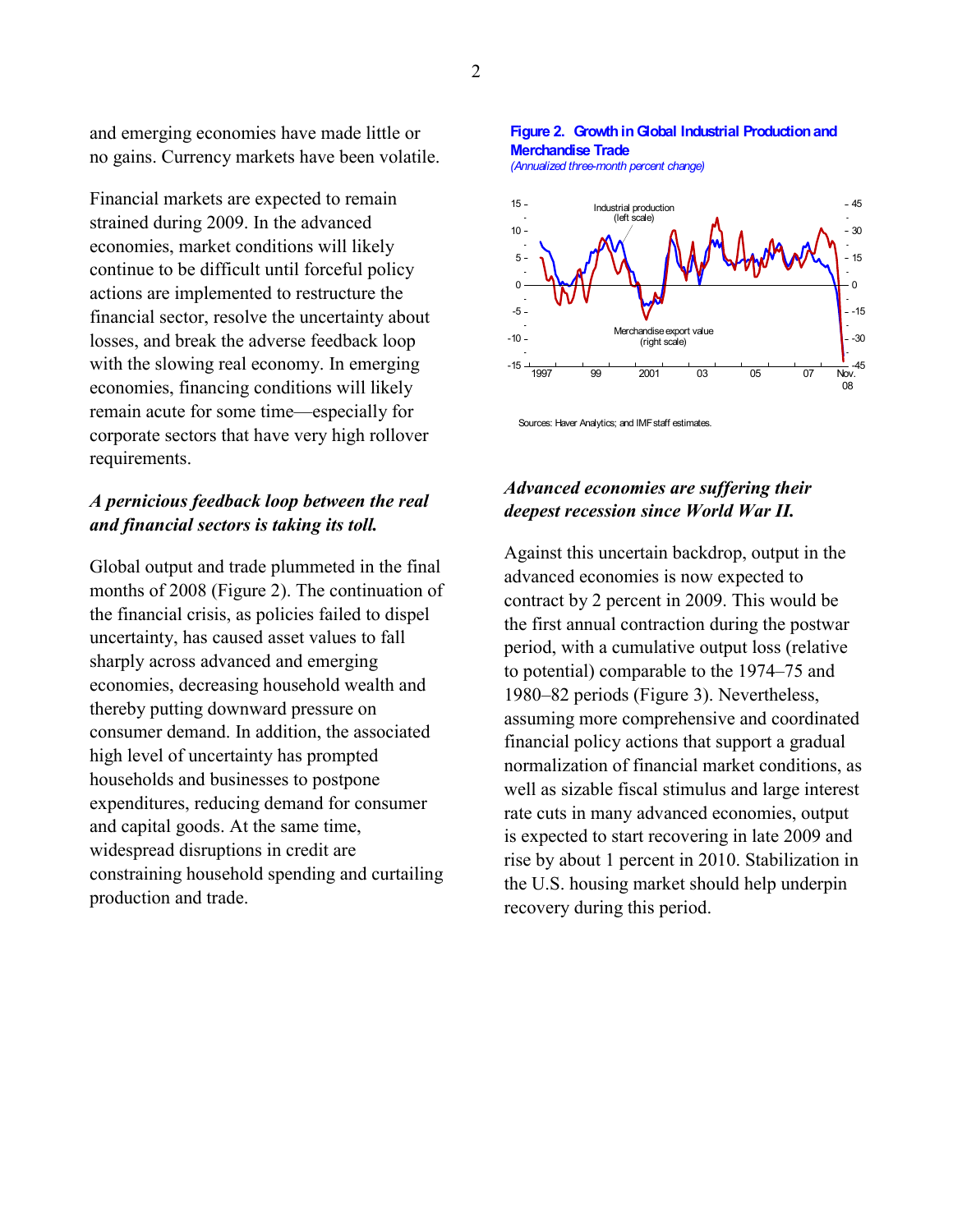

#### **Figure 3. Cumulative Output Loss Relative to Potential during Global Downturns** *(Percent)*

Source: IMF staff estimates.

### *Emerging and developing economies are experiencing a serious slowdown.*

Growth in emerging and developing economies is expected to slow sharply from 6¼ percent in 2008 to 3¼ percent in 2009, under the drag of falling export demand and financing, lower commodity prices, and much tighter external financing constraints (especially for economies with large external imbalances). Stronger economic frameworks in many emerging economies have provided more room for policy support to growth than in the past, helping to cushion the impact of this unprecedented external shock. Accordingly, although these economies will experience serious slowdowns, their growth is projected to remain at or above rates seen during previous global downturns. Developing countries in Africa and elsewhere are also better prepared this time to face policy challenges because of improved macroeconomic policy implementation, but the continent is in a weaker position than most other regions because of its poverty levels and reliance on commodity exports.

#### *Anemic global growth has reversed the commodity price boom.*

The slump in global demand has led to a collapse in commodity prices (Figure 4). Despite production cutbacks and geopolitical tensions, oil prices have declined by over 60 percent since their peak in July 2008, although they remain higher in real terms than during the 1990s. The IMF's baseline petroleum price projection has been revised down to \$50 a barrel for 2009 and \$60 a barrel for 2010 (from \$68 and \$78, respectively, in the November *WEO Update*), and risks to this projection are on the downside. Metals and food prices have also been marked down in line with recent developments. These price declines have dampened growth prospects for a number of commodity-exporting economies.



#### **Figure 4. Real Commodity Prices** *(1995 = 100)*

#### *Inflation pressures are subsiding.*

Sluggish real activity and lower commodity prices have dampened inflation pressures (Figure 5). In the advanced economies, headline inflation is expected to decline from 3½ percent in 2008 to a record low ¼ percent in 2009, before edging up to ¾ percent in 2010. Moreover, some advanced economies are expected to experience a period of very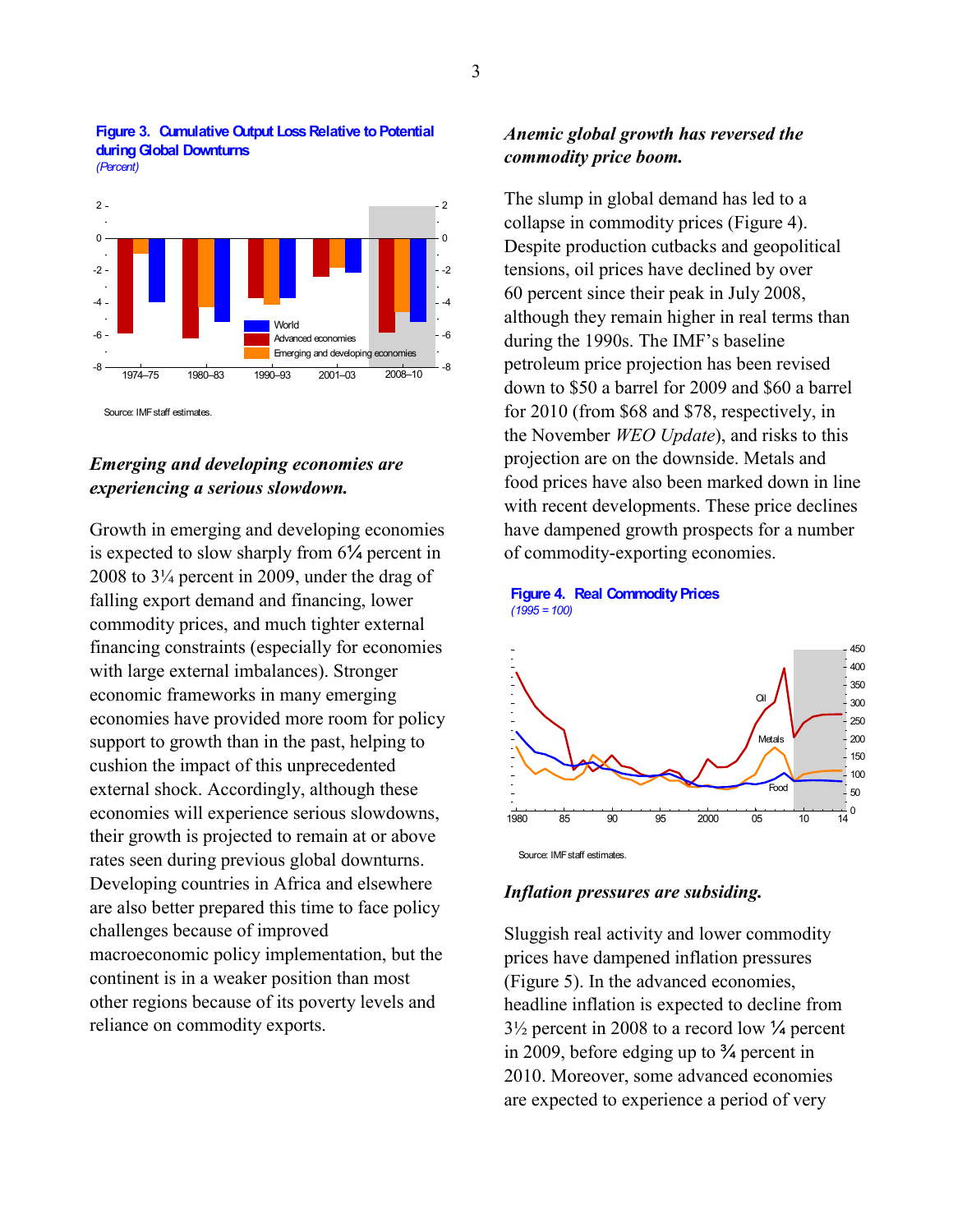low (or even negative) consumer price increases. In emerging and developing economies, inflation is also expected to subside to 5¾ percent in 2009 and 5 percent in 2010, down from 9½ percent in 2008.





Source: IMF staff estimates.

## *Global monetary and fiscal policies are providing substantial support.*

Faced with a quickly deteriorating outlook and subsiding inflation pressures, central banks in the advanced economies have taken strong actions to cut policy rates and improve credit provision. Policy interest rates have been brought down substantially in recent months, especially as inflation pressures subsided, although falling inflation expectations are mitigating the impact on real interest rates. Relative to the November *WEO Update*  projections, short-term market interest rates in 2009 are assumed to be about  $\frac{3}{4}$  percentage point lower in the United States, the euro area, and the United Kingdom, in line with market expectations. Central banks in emerging economies are also moving to ease their policy stance and improve market liquidity.

To combat the downturn, many governments have announced fiscal packages to boost their economies. Consequently, unlike the

November *WEO Update,* the new projections incorporate a substantial fiscal expansion. Specifically, fiscal stimulus in G-20 countries in 2009 is projected to be 1.5 percent of GDP. Deficits are also expected to be boosted by the operation of automatic stabilizers and the impact on revenues of sharp asset price declines, as well as the costs of financial sector rescues. As a result, the fiscal balance in advanced economies is projected to deteriorate by 3¼ percentage points to -7 percent of GDP in 2009 (Figure 6).

#### **Figure 6. General Government Fiscal Balances** *(Percent of GDP)*



Source: IMF staff estimates.

## *The uncertainty surrounding the outlook is unusually large.*

Downside risks continue to dominate, as the scale and scope of the current financial crisis have taken the global economy into uncharted waters. The main risk is that unless stronger financial strains and uncertainties are forcefully addressed, the pernicious feedback loop between real activity and financial markets will intensify, leading to even more toxic effects on global growth. In addition, the risks of deflation are rising in a number of advanced economies, while emerging economies' corporate sectors could be badly damaged by continued limited access to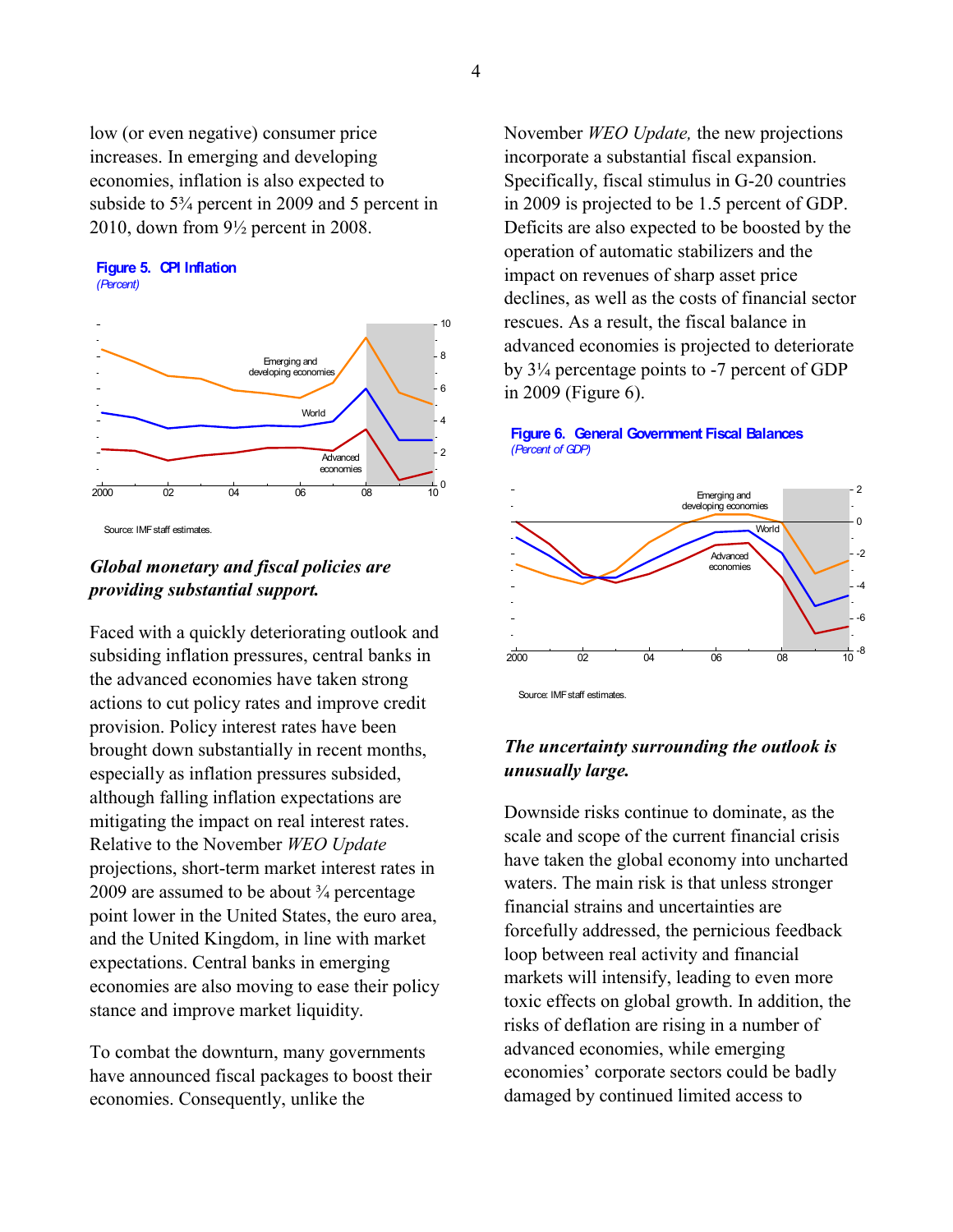external financing.<sup>2</sup> Furthermore, while fiscal policy is providing important short-term support, the sharp increase in the issuance of public debt could prompt an adverse market reaction, unless governments clarify their strategy to ensure long-term sustainability.

There are also upside risks. In particular, global financial conditions could improve faster than expected due to stronger policy actions. This could boost consumer and business confidence and alleviate the credit crunch, thereby lifting global growth.

#### *Strong and complementary policy efforts are needed to rekindle activity.*

Policy efforts so far have addressed the immediate threats to financial stability (through liquidity support, deposit insurance, and recapitalization schemes), but they have done little to resolve the uncertainty about the long-term solvency of financial institutions. The process of loss recognition and restructuring of bad loans is still incomplete. Therefore, financial sector policies should focus on advancing this process by forcing credible and coordinated loan loss recognition and by providing public support to the viable financial institutions. Such policies should be supported by measures to resolve insolvent banks and set up public agencies to dispose of the bad debts, including possibly through a "bad bank" approach, while safeguarding public resources.

Monetary policy remains an important policy lever. The projections incorporate a substantial easing in policy rates, although the effectiveness of interest rate cuts to support

activity is likely to be constrained as long as financial conditions remain disrupted. With interest rates approaching zero in several major countries, central banks are exploring alternative policy approaches that rely on using their balance sheets to ease monetary conditions further. The focus should be on unlocking key (high-spread, low-liquidity) credit markets.

In current circumstances, the timely implementation of fiscal stimulus across a broad range of advanced and emerging economies must provide a key support to world growth.<sup>3</sup> Given that the current projections are predicated on strong and coordinated policy actions, any delays will likely worsen growth prospects. Countries that have policy room should make a firm commitment to do more if the situation deteriorates further. Fiscal stimulus packages should rely primarily on temporary measures and be formulated within medium-term fiscal frameworks that ensure that the envisaged buildup in fiscal deficits can be reversed as economies recover and that fiscal sustainability can be attained in the face of demographic pressure. Countries that have more limited fiscal space should focus their efforts on supporting the financial sector and credit flows, while ensuring that budgets adjust to less favorable external conditions. However, it will be important to avoid cutbacks in foreign aid in response to tightening budget constraints, lest hard-won economic gains in developing countries are lost.

a<br>B

 2 See *[Gauging Risks for Deflation](http://www.imf.org/external/pubs/cat/longres.cfm?sk=22647.0)*, IMF Staff Position Note (SPN/09/01)

<sup>3</sup> See *[Fiscal Policy for the Crisis](http://www.imf.org/external/np/pp/eng/2008/122308.pdf)*, IMF Staff Position Note (SPN/08/01)